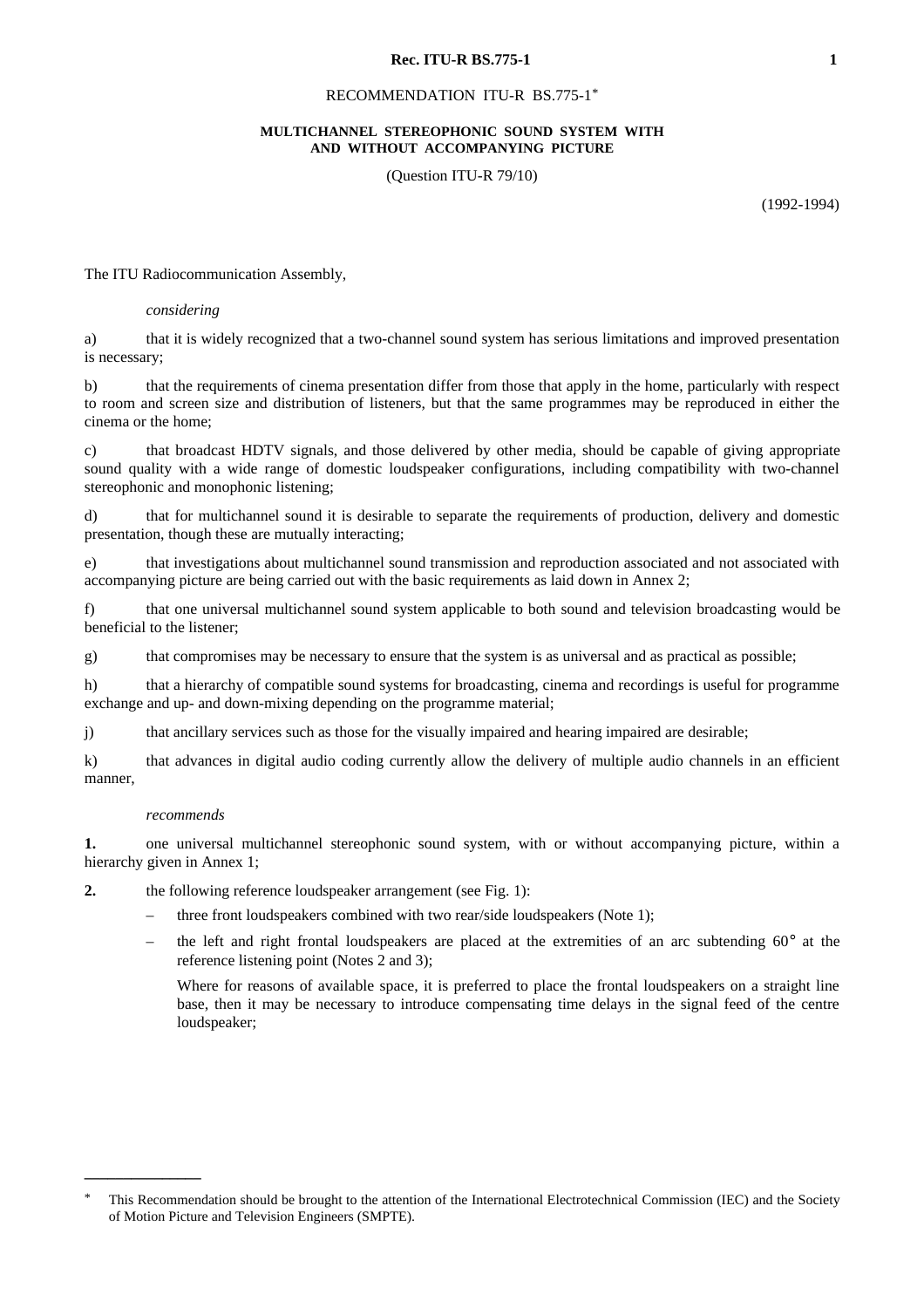- both side/rear loudspeakers should be placed within the sectors from 100° to 120° from the centre front reference. Precise location is not necessary. Side/rear loudspeakers should be no closer to the listener than the frontal loudspeakers, unless compensating time delay is introduced (Note 4);
- the frontal loudspeakers should ideally be at a height approximately equal to that of the listener's ears. This implies an acoustically transparent screen. Where a non-acoustically transparent screen is used, the centre loudspeaker should be placed immediately above or below the picture. The height of side/rear loudspeakers is less critical.

## FIGURE 1 **Reference loudspeaker arrangement with loudspeakers L/C/R and LS/RS**



Screen 1 HDTV – Reference distance  $= 3 H (2\beta_1 = 33^\circ)$ Screen 2 H: height of screen  $= 2 H (2β<sub>2</sub> = 48<sup>°</sup>)$ 

B: loudspeaker base width

| Loudspeaker | Horizontal angle from<br>centre (degrees) | Height<br>(m) | Inclination<br>(degrees) |  |  |
|-------------|-------------------------------------------|---------------|--------------------------|--|--|
|             |                                           | 1.2           |                          |  |  |
| L. R        | 30                                        | 1.2           |                          |  |  |
| LS, RS      | 100120                                    | $\geq 1.2$    | $015$ down               |  |  |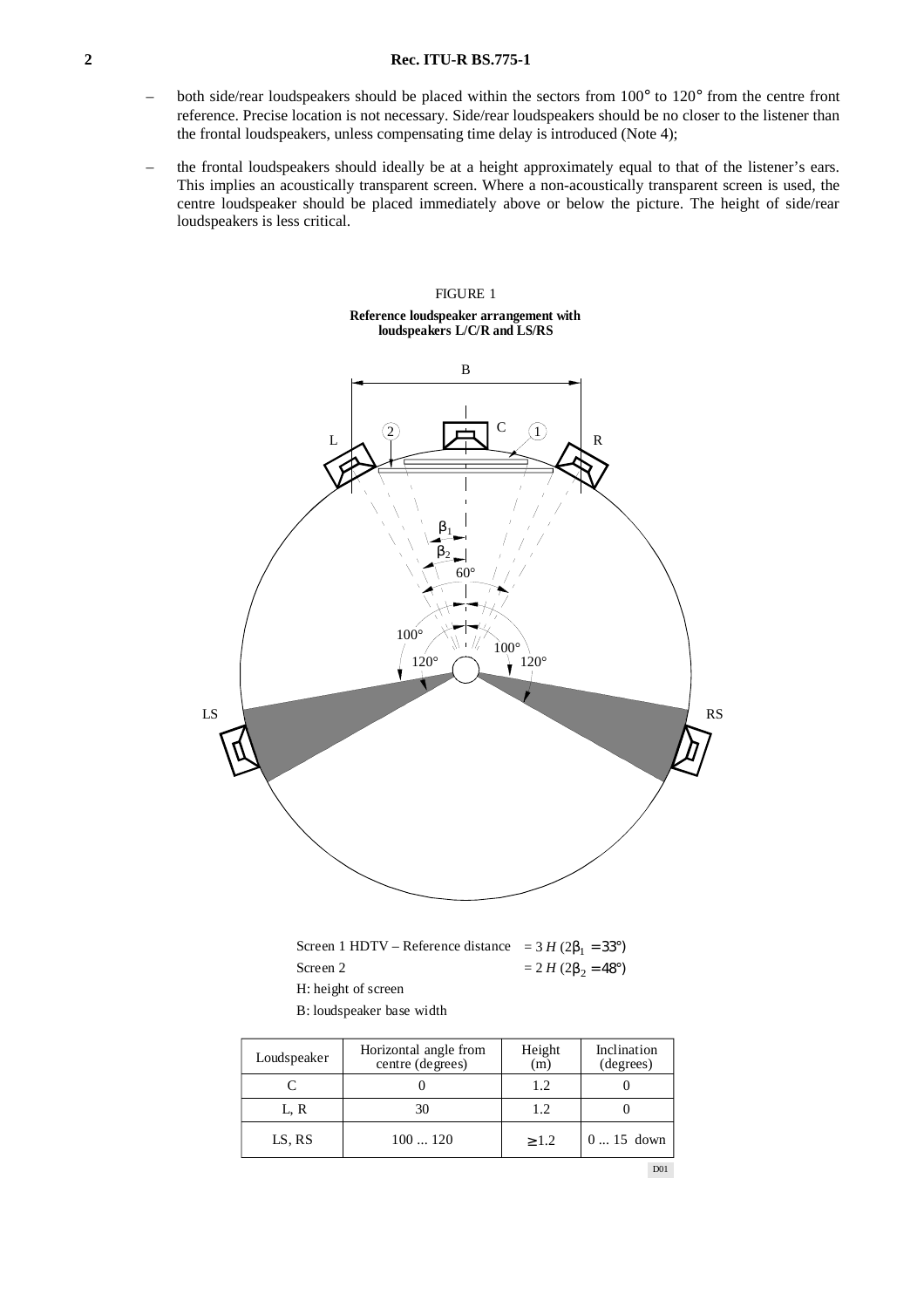**3.** the use of five reference recording/transmission signals for left (L), right (R), centre (C), channels for the front, and left surround (LS) and right surround (RS) channels for the side/rear. Additionally the system may include a low frequency extension signal for a low frequency extension (LFE) channel (see Annex 7);

In circumstances where transmission capacity or other constraints apply, the three front signals can be combined with one (mono surround, MS) or zero rear/side signals. In the case of mono surround, the MS signal is fed to both LS and RS loudspeakers (see Fig. 1);

**4.** compatibility, if required, with existing and low cost receivers by using one of the methods given in Annex 3;

**5.** down-mixing capability, if required, for reduction of the number of channels, either prior to transmission or at the receiver, by employing the down-mixing equations given in Table 2;

**6.** upward conversion where an increase in the number of channels is desired, either prior to transmission or at the receiver, by employing upwards-conversion techniques described in Annex 5;

- **7.** overall quality to the requirements of Annex 2;
- **8.** provision (but see also § 9 below) for the following if necessary:
	- alternate multiple language principal services;
	- one or more independent channels carrying descriptive information for the visually impaired;
	- one or more independent channels for the purpose of supplying improved intelligibility to the hearing impaired;

**9.** additional data transmitted with the audio to enable the flexible use of the data capacity allocatable to audio signals (see Annex 6).

*Note 1* – Optionally, there may be an even number of more than two rear/side loudspeakers which may provide a larger optimum listening area and greater envelopment.

*Note 2* – Optimum sound reproduction requires use of wide angular spacing between the left and right loudspeakers of two or three front loudspeaker channel stereophonic systems (see Fig. 1). It is recognized that the television pictures accompanying stereophonic sound having such an angular width cannot, with current techniques, be displayed to the same wide angles, but are often restricted to 33° horizontal subtended angle at the reference distance, although cinema images may be displayed at such angles (see Fig. 1). The resulting mismatch between picture and sound image width leads to differences in mixing technique for cinema and television. It is expected that larger television displays will lead to better compatibility of mixes for cinema and television display.

*Note 3* – The size of the loudspeaker basewidth, B (see Fig. 1), is defined for reference listening test conditions in Recommendation ITU-R BS.1116 "Methods for the subjective assessment of small impairments in audio systems including multichannel sound systems".

*Note 4* – If more than two rear/side loudspeakers are used, then the loudspeakers should be disposed symmetrically and at equal intervals on the arc which measures from  $60^{\circ}$  to  $150^{\circ}$  from the centre front reference (see Fig. 2).

*Note* 5 – If more than two rear/side loudspeakers are used, the LS signal should be fed to each of the side/rear loudspeakers on the left side of the room and the RS signal should be fed to each of the side/rear loudspeakers on the right side of the room. In doing so, it will be necessary to reduce the signal gain such that the total power emitted by the loudspeakers carrying the LS (or RS) signal is the same as if that signal had been reproduced over a single loudspeaker. For large room reproduction, it may also be necessary to delay, or otherwise decorrelate, the feeds to some or all of the side/rear loudspeakers. Further studies on such decorrelation is necessary.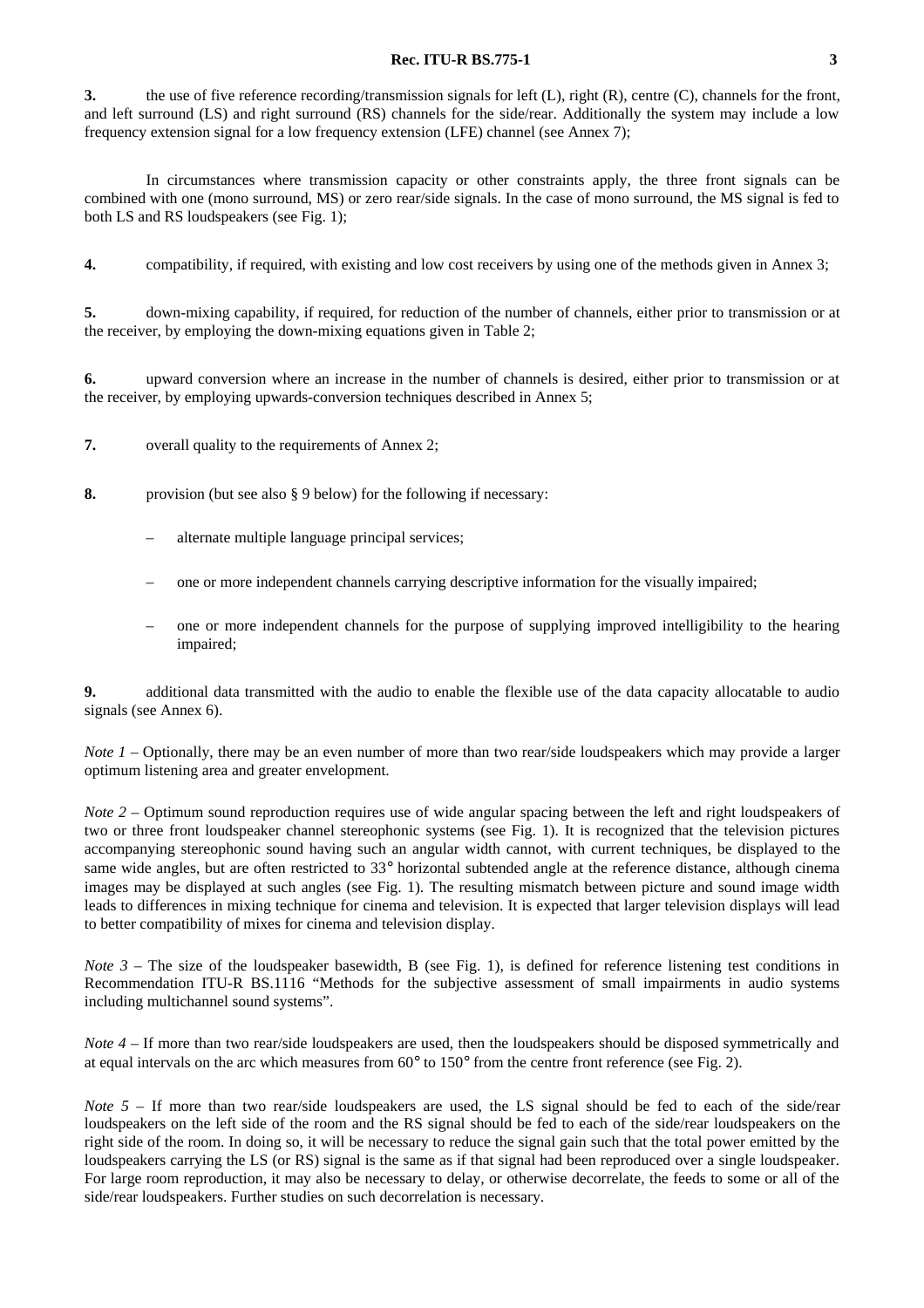

FIGURE 2 **Optional 3/4 loudspeaker arrangement (3 front and 4 surround)**

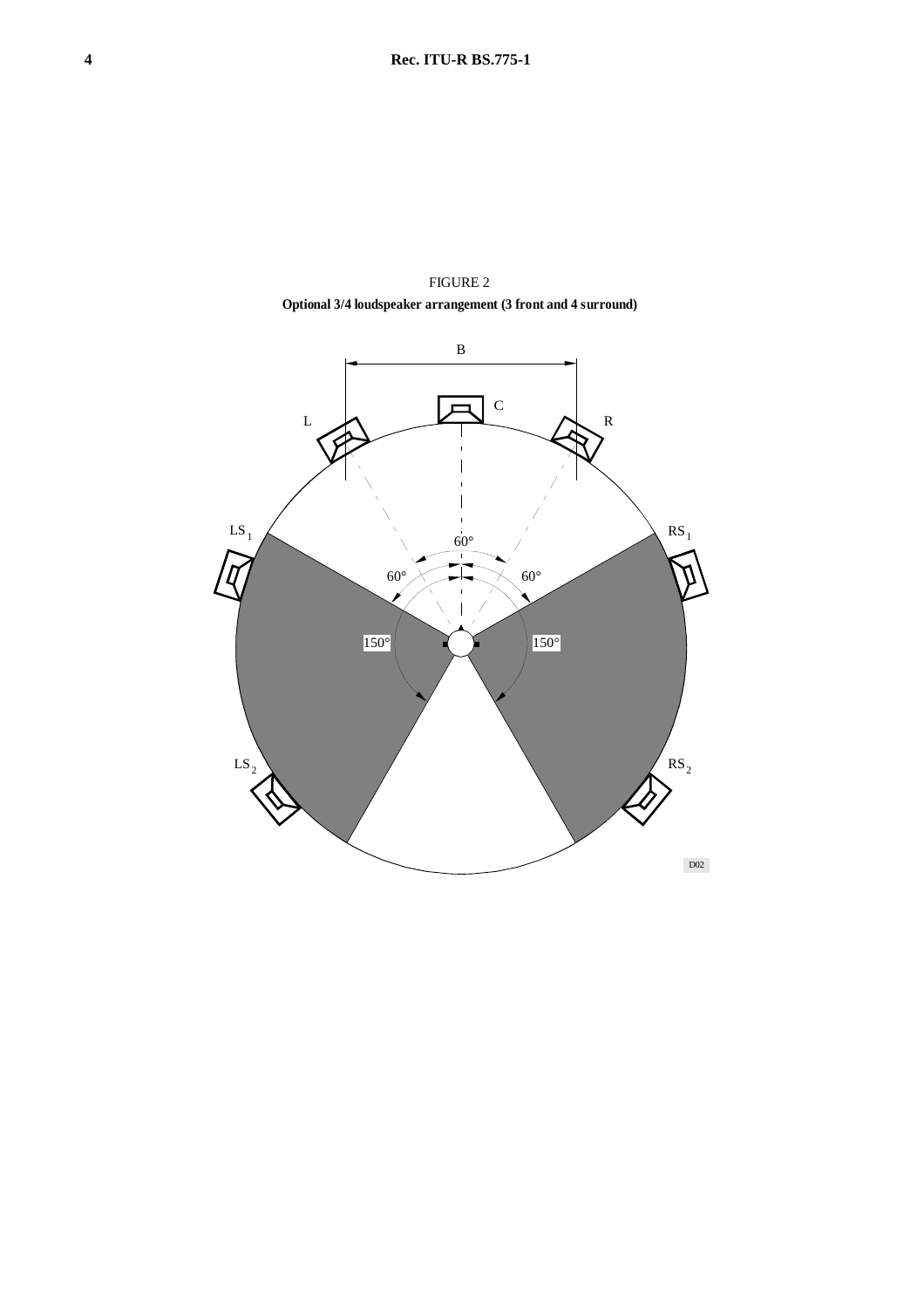# ANNEX 1

### **Hierarchy of compatible multichannel sound systems for broadcasting and recording**

| System                               | Channels            | Code  | Loudspeaker arrangement                     |  |  |
|--------------------------------------|---------------------|-------|---------------------------------------------|--|--|
| Mono channel system                  | $\mathbf M$         | 1/0   | $\stackrel{\text{M}}{\triangle}$            |  |  |
| Mono plus mono surround              | M/MS                | 1/1   | $M_{\Box}$<br><b>MS</b><br>MS<br>(1)<br>(1) |  |  |
| Two-channel stereo                   | ${\rm L/R}$         | $2/0$ | $\mathbb{R}$<br>$\mathbf{L}$                |  |  |
| Two-channel stereo plus 1 surround   | L/R/MS<br>2/1<br>LS |       | $60^{\circ}$<br><b>RS</b><br>(MS)<br>(MS)   |  |  |
| Two-channel stereo plus 2 surround   | L/R/LS/RS           | 2/2   | (1)<br>(1)                                  |  |  |
| Three-channel stereo                 | L/C/R               | 3/0   | C<br>${\bf R}$<br>L                         |  |  |
| Three-channel stereo plus 1 surrond  | L/C/R/MS            | 3/1   | LS<br><b>RS</b><br>(MS)                     |  |  |
| Three-channel stereo plus 2 surround | L/C/R/LS/RS         | 3/2   | $(MS)$ , $(1)$<br>(1)                       |  |  |

 $^{(1)}$  In the case of mono surround the signal feeding LS and RS should preferably be decorrelated.

D03

## ANNEX 2

### **Basic requirements**

The following requirements are related to the specified multichannel sound system with and without accompanying picture.

**1.** The directional stability of the frontal sound image shall be maintained within reasonable limits over a listening area larger than that provided by conventional two-channel stereophony.

**2.** The sensation of spatial reality (ambience) shall be significantly enhanced over that provided by conventional two-channel stereophony. This shall be achieved by the use of side and/or rear loudspeakers.

**3.** It is not required that the side/rear loudspeakers should be capable of the prescribed image locations outside the range of the front loudspeakers.

**4.** Downward compatibility with sound systems providing lower number of channels (down to stereophonic and monophonic sound systems) shall be maintained (see Annex 1).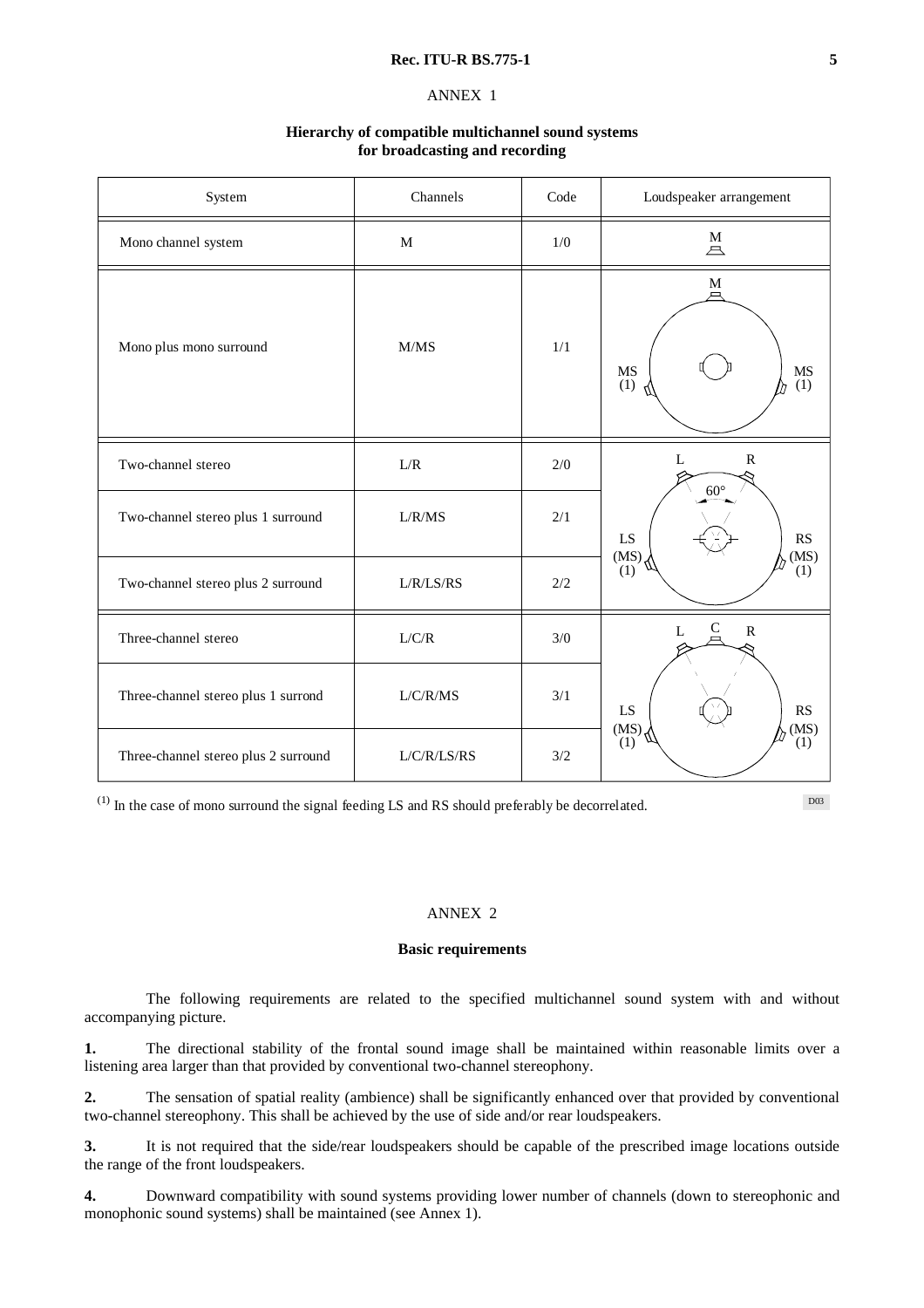**5.** Real-time mixing for live broadcast shall be practicable.

**6.** In cases where the number of delivered signals is smaller than the number of reproduction channels upward conversion should be ensured to an acceptable degree (see Annex 5).

**7.** The basic audio quality of the sound reproduced after decoding must be subjectively indistinguishable from the reference for most types of audio programme material. Using the triple stimuli with hidden reference test implies grades consistently higher than four on the ITU-R impairment 5-grade scale. The most critical material must not be graded lower than four.

**8.** For the objective quality parameters Recommendations ITU-R BS.644 and ITU-R BS.645 shall be the basis, superseded by new measuring methods for digital techniques. (These matters are under study by the ITU-R.)

**9.** Listening test conditions are currently under study in the ITU-R.

**10.** For subjective assessments see Recommendation ITU-R BS.1116.

**11.** The synchronization of sound and vision signals are currently under study in the ITU-R.

**12.** Optimum economy shall be pursued in all respects, including both cost and transmission bandwidth.

## ANNEX 3

## **Compatibility**

## **1. Backward compatibility with existing receivers**

In the case that an existing 2/0 channel format is extended to a  $3/2$  channel format, two methods have been identified to assure backward compatibility with existing receivers.

One method is to continue providing the existing 2/0 channel service and to add the new 3/2 channel service. This approach is referred to as a simulcasting operation. The advantage of this approach is that the existing 2/0 service could be discontinued at some point in the future.

Another method is the use of compatibility matrices. The matrix equations shown in Table 1 may be used to provide compatibility with existing receivers. In this case, the existing Left and Right emission channels are used to convey the compatible A and B matrix signals. Additional emission channels are used to convey the T,  $Q_1$ , and  $Q_2$ matrix signals. The advantage of this approach is that less additional data capacity is required to add the new service.

## TABLE 1

#### **Five channel surround: encoding and decoding equations**

| Encoding equations |        |                   |           |           |                |     |        |              |               |        |           |
|--------------------|--------|-------------------|-----------|-----------|----------------|-----|--------|--------------|---------------|--------|-----------|
|                    |        |                   | L         | R         | $\mathsf{C}$   |     | LS     |              | RS            |        |           |
|                    |        | А<br>$=$          | 1.0000    | 0.0000    | 0.7071         |     | 0.7071 |              | 0.0000        |        |           |
|                    |        | B<br>$=$          | 0.0000    | 1.0000    | 0.7071         |     | 0.0000 |              | 0.7071        |        |           |
|                    |        | T<br>$=$          | 0.0000    | 0.0000    | 0.7071         |     | 0.0000 |              | 0.0000        |        |           |
|                    |        | $Q_1$<br>$\equiv$ | 0.0000    | 0.0000    | 0.0000         |     | 0.7071 |              | 0.7071        |        |           |
|                    |        | $Q_2 =$           | 0.0000    | 0.0000    | 0.0000         |     | 0.7071 |              | $-0.7071$     |        |           |
| Decoding equations |        |                   |           |           |                |     |        |              |               |        |           |
|                    | A      | B                 | T         | $Q_1$     | Q <sub>2</sub> |     | L      | $\mathbb{R}$ | $\mathcal{C}$ | LS     | <b>RS</b> |
| Ľ<br>$=$           | 1.0000 | 0.0000            | $-1.0000$ | $-0.5000$ | $-0.5000$      | $=$ | 1.0000 | 0.0000       | 0.0000        | 0.0000 | 0.0000    |
| R'<br>$=$          | 0.0000 | 1.0000            | $-1.0000$ | $-0.5000$ | 0.5000         | $=$ | 0.0000 | 1.0000       | 0.0000        | 0.0000 | 0.0000    |
| $\rm C'$<br>$=$    | 0.0000 | 0.0000            | 1.4142    | 0.0000    | 0.0000         | $=$ | 0.0000 | 0.0000       | 1.0000        | 0.0000 | 0.0000    |
| $LS' =$            | 0.0000 | 0.0000            | 0.0000    | 0.7071    | 0.7071         | $=$ | 0.0000 | 0.0000       | 0.0000        | 1.0000 | 0.0000    |
| $RS' =$            | 0.0000 | 0.0000            | 0.0000    | 0.7071    | $-0.7071$      | $=$ | 0.0000 | 0.0000       | 0.0000        | 0.0000 | 1.0000    |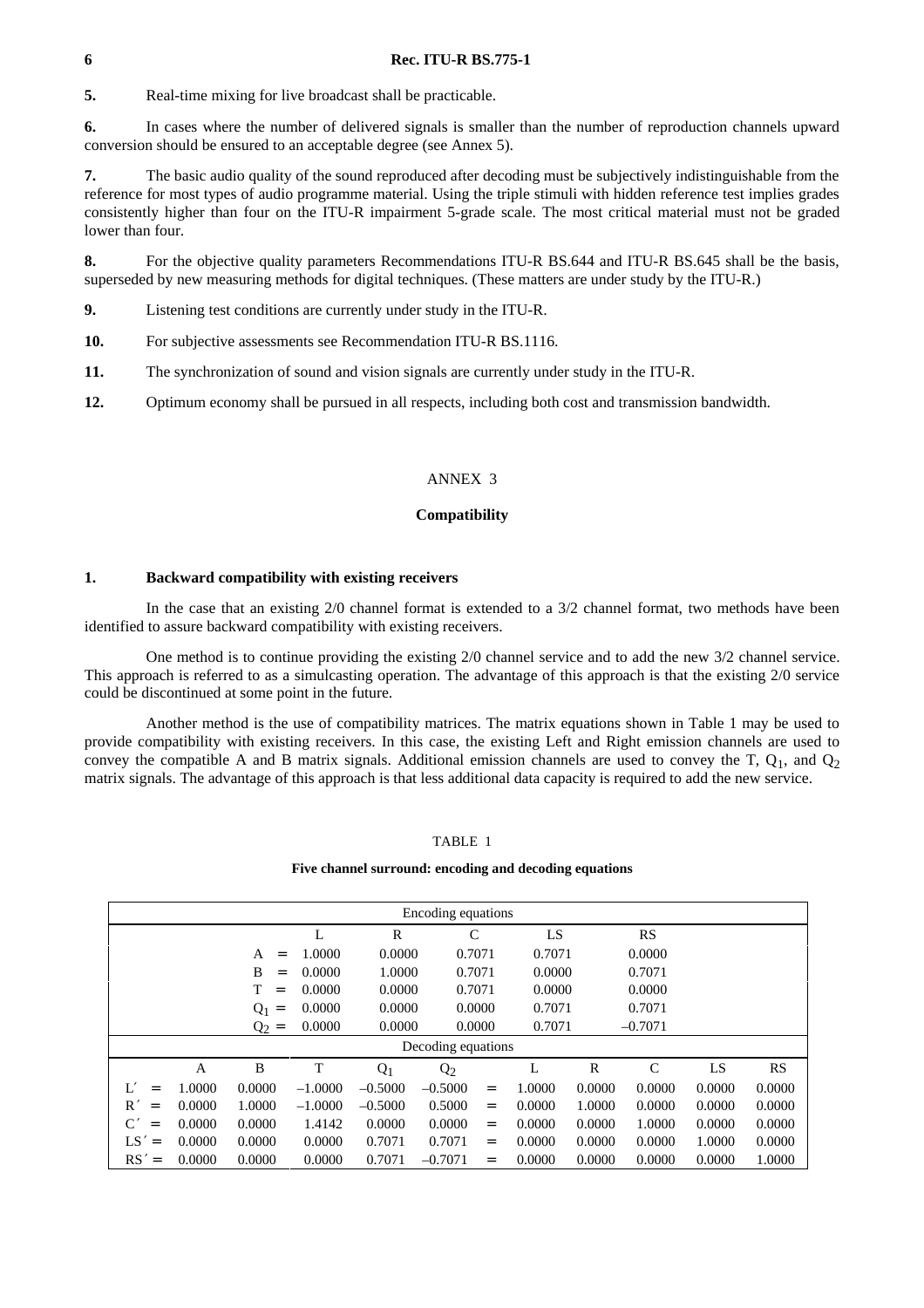## **2. Downward compatibility with low-cost receivers**

Two methods have been identified which provide downward compatibility with low receiver complexity. The first requires the use of the matrix process described in § 1. A low-cost receiver then only requires the A- and B-channels as in the case of the 2/0 system i.e. a system which does not use a backwards compatibility matrix.

The second method is applicable to the discrete 3/2 delivery system. The delivered signals are digitally combined using the equations in Annex 4, which enable the required number of signals to be provided. In the case of low bit-rate source coded signals, the downward mixing of the  $3/2$  signals may be performed prior to the synthesis portion of the decoding process (where the bulk of the complexity lies).

### ANNEX 4

#### **Downward mixing of multichannel audio signals**

#### **1. 3/2 source signals**

Table 2 shows a set of equations that may be used to mix the five signals of the 3/2 system down to the formats: 1/0; 2/0; 3/0; 2/1; 3/1; 2/2.

#### TABLE 2

#### **Downward mixing equations for 3/2 source material**

| Mono $-1/0$ format           |         |     | L      | $\mathbf R$  | $\mathcal{C}$ | LS     | RS     |
|------------------------------|---------|-----|--------|--------------|---------------|--------|--------|
|                              | C'      | $=$ | 0.7071 | 0.7071       | 1.0000        | 0.5000 | 0.5000 |
| $Stereo - 2/0$ format        |         |     | L      | $\mathbb{R}$ | $\mathcal{C}$ | LS     | RS     |
|                              | L'      | $=$ | 1.0000 | 0.0000       | 0.7071        | 0.7071 | 0.0000 |
|                              | R'      | $=$ | 0.0000 | 1.0000       | 0.7071        | 0.0000 | 0.7071 |
| Three channels $-3/0$ format |         |     | L      | $\mathbb{R}$ | $\mathcal{C}$ | LS     | RS     |
|                              | L'      | $=$ | 1.0000 | 0.0000       | 0.0000        | 0.7071 | 0.0000 |
|                              | R'      | $=$ | 0.0000 | 1.0000       | 0.0000        | 0.0000 | 0.7071 |
|                              | C'      | $=$ | 0.0000 | 0.0000       | 1.0000        | 0.0000 | 0.0000 |
| Three channels $-2/1$ format |         |     | L      | $\mathbb{R}$ | $\mathcal{C}$ | LS     | RS     |
|                              | L'      | $=$ | 1.0000 | 0.0000       | 0.7071        | 0.0000 | 0.0000 |
|                              | R'      | $=$ | 0.0000 | 1.0000       | 0.7071        | 0.0000 | 0.0000 |
|                              | S'      | $=$ | 0.0000 | 0.0000       | 0.0000        | 0.7071 | 0.7071 |
| Four channels $-3/1$ format  |         |     | L      | $\mathbb{R}$ | $\mathcal{C}$ | LS     | RS     |
|                              | L'      | $=$ | 1.0000 | 0.0000       | 0.0000        | 0.0000 | 0.0000 |
|                              | R'      | $=$ | 0.0000 | 1.0000       | 0.0000        | 0.0000 | 0.0000 |
|                              | C'      | $=$ | 0.0000 | 0.0000       | 1.0000        | 0.0000 | 0.0000 |
|                              | S'      | $=$ | 0.0000 | 0.0000       | 0.0000        | 0.7071 | 0.7071 |
| Four channels $-2/2$ format  |         |     | L      | $\mathbf R$  | $\mathcal{C}$ | LS     | RS     |
|                              | L'      | $=$ | 1.0000 | 0.0000       | 0.7071        | 0.0000 | 0.0000 |
|                              | R'      | $=$ | 0.0000 | 1.0000       | 0.7071        | 0.0000 | 0.0000 |
|                              | LS'     | $=$ | 0.0000 | 0.0000       | 0.0000        | 1.0000 | 0.0000 |
|                              | $RS' =$ |     | 0.0000 | 0.0000       | 0.0000        | 0.0000 | 1.0000 |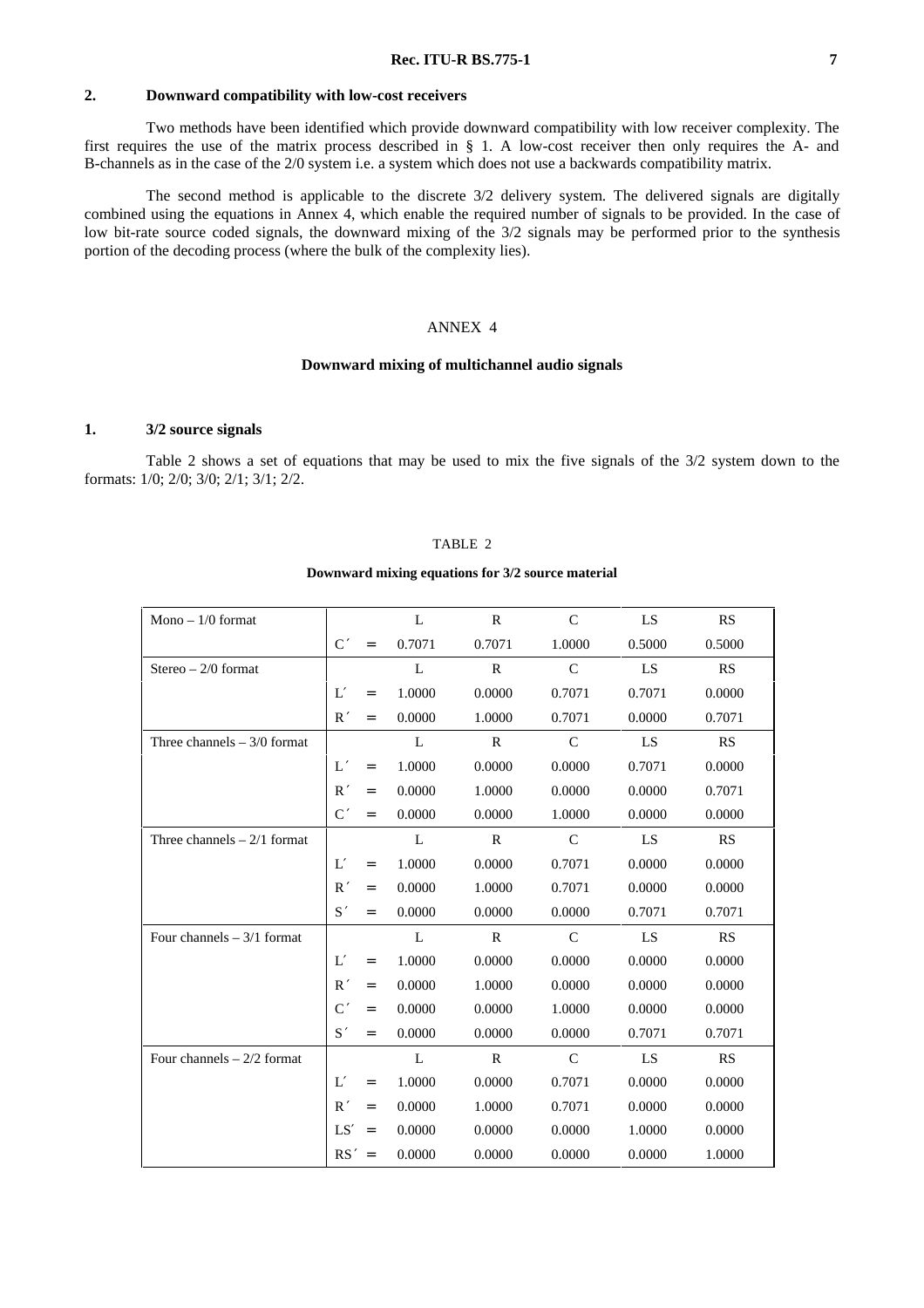It should be noted that the overall effect of such downward mixing equations (and compatibility matrixing, see Annex 3) will depend on other factors, such as the panning equations and microphone characteristics. It is recommended that further studies on such interactions be carried out (see Annex 8).

### ANNEX 5

#### **Upwards conversion**

Upwards conversion is needed in cases where the number of production channels is smaller than the number of channels available for reproduction. A typical example is a 2-channel stereo programme (2/0) that is to be presented over a 3/2 reproduction system.

Upwards conversion involves the generation of the "missing" channels somewhere in the broadcast chain. When performing upwards conversion, the following guidelines should normally be respected in order that the programme makers have a reference arrangement. These guidelines do not exclude the possibility, for receiver manufacturers, of the implementation of more sophisticated techniques.

## **1. Frontal channels**

*1.1* When a monophonic programme is to be presented over a reproduction system with three frontal loudspeakers, the mono signal should be presented over the centre loudspeaker only. When two frontal loudspeakers are only available, the mono signal should be presented over both left and right loudspeakers with an attenuation of 3 dB.

*1.2* When a stereophonic programme is to be presented over a reproduction system with three frontal loudspeakers, the left and right signals of the stereo programme should be presented respectively over the left and right loudspeakers only.

#### **2. Surround channels**

2.1 When there is no surround signal in a programme, surround loudspeakers should not be activated.

2.2 When a given surround signal is to be reproduced over more than one loudspeaker, decorrelation between each loudspeaker signal should be performed. Furthermore, proper attenuation should be applied to each loudspeaker signal so that the combined sound pressure level produced by these loudspeakers should match that of a single frontal loudspeaker if fed by the same signal at a given reference listening position.

### **3. Data channel**

**\_\_\_\_\_\_\_\_\_\_\_\_\_\_\_**

Auxiliary information describing the mode of transmission (number and type of transmitted channels) should be transmitted periodically in a special data channel in parallel with the programme. This information will be needed to perform upwards conversion in receivers.

#### ANNEX 6

### **Additional data\***

It is necessary that some additional data are sent to the multichannel sound receiver, to enable it to identify the multichannel sound configuration in use, and provide the loudspeakers with the required signals. Implicit in the ability to reconfigure a multichannel sound system is the ability to use the available sound channels flexibly, so that a wide range of applications can be covered.

Further studies and contributions from administrations are necessary.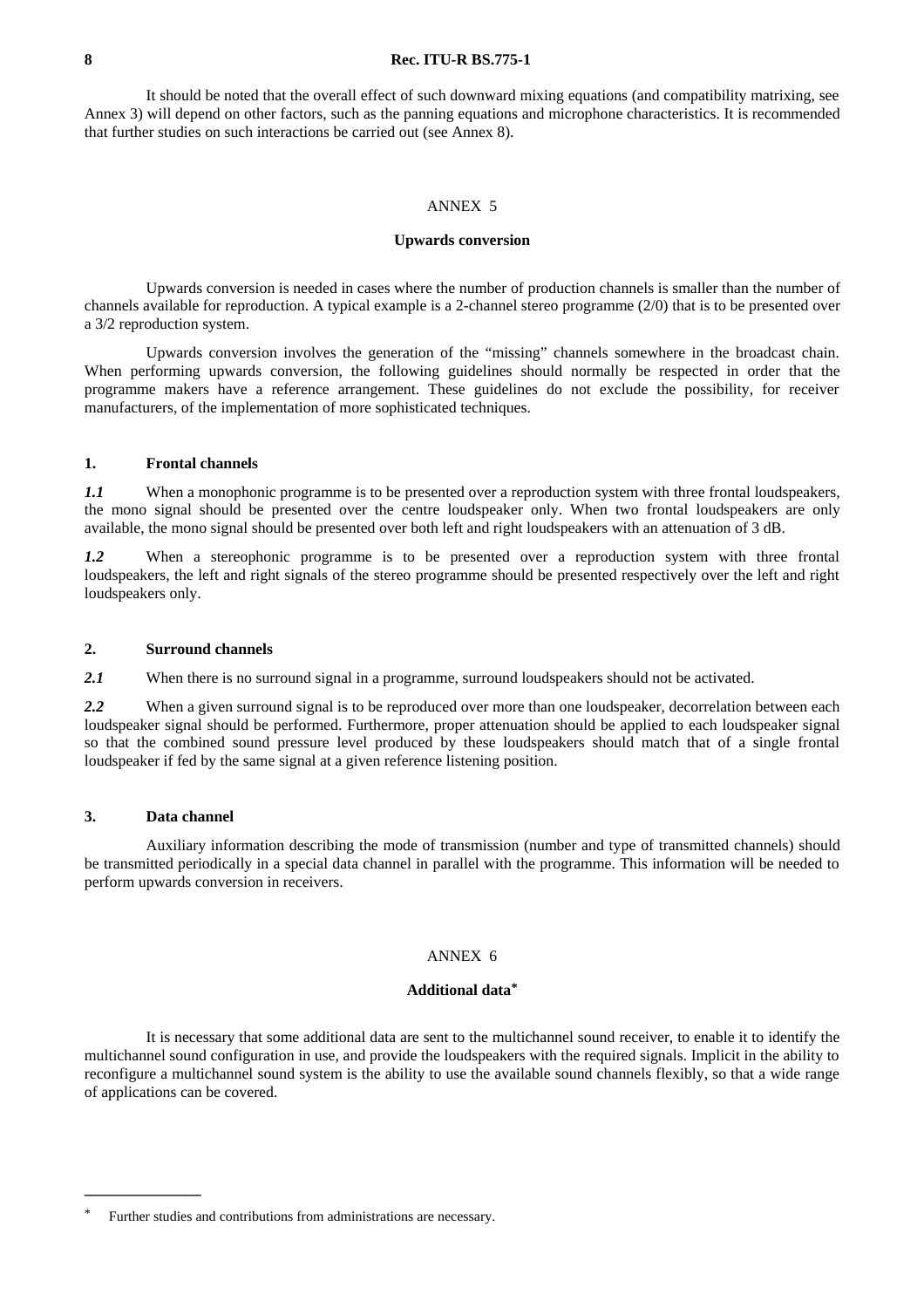The details of the additional data (bit rate, data format, etc.) have yet to be determined. However, the following applications, which would need to be signalled in the data channel, have been identified:

- the signalling and controlling of different multichannel sound configurations for the main programme and conversion (e.g. 5-channel, 3-channel, 2-channel, mono) to other configurations;
- indicating a special sound signal for listeners with impaired hearing;
- indicating a special sound signal for viewers with impaired sight;
- indicating a separate audio programme (SAP);
- conveying dynamic range control information, to compress or expand the dynamic range;
- conveying characters for a text service;
- flexible usage of the data capacity allocated for audio signals.

### ANNEX 7

#### **Subwoofer channel or low frequency extension channel (LFE)**

The purpose of this optional channel is to enable listeners, who choose to, to extend the low frequency content of the reproduced programme in terms of both frequency and level. In this way it is the same as the subwoofer channel proposed by the film industry for their digital sound systems.

In the film industry the subwoofer channel carries high level, low frequency sound effects which are intended to be fed to (a) specific low frequency loudspeaker(s). In that way the magnitude of the low frequency content of the other channels is restricted so that the main loudspeakers are not required to handle these special effects signals. The main film sound channels carry normal low frequency sounds but not at such high levels. They are therefore sufficient on their own if these special effects are not required by the user. This combination has the other benefit that the coding of the high level signals in the subwoofer channel can be optimized without affecting the coding of the main channels.

Although it is recognized that the number of domestic consumers who will choose to use a subwoofer channel is likely to be restricted, it is also recognized that there are other future applications of the HDTV sound system under discussion that will make more use of this option, e.g. distribution of signals to cinemas.

The subwoofer channel should not, however, be used for the entire low frequency content of the multi-channel sound presentation. The subwoofer channel is an option, at the receiver, and thus should only carry the additional enhancement information.

(In a similar way, the surround channels should carry their own low frequency information rather than it being mixed into the front channels. This forward mixing of the low frequency sounds is an option, at the receiver, to decrease the requirements on the surround loudspeakers.)

The subwoofer channel should be capable of handling signals in the range 20-120 Hz.

The level at which the subwoofer channel should be reproduced, relative to the main channels, is still to be studied. It is noted, however, that the film industry is currently coding the subwoofer channel such that a positive gain of 10-12 dB is required on reproduction. A common standard on this point will obviously be beneficial.

The coding of the main channels should not place any reliance on masking provided by the subwoofer channel. The coding of the subwoofer channel may, however, assume masking due to sounds reproduced from the main channels.